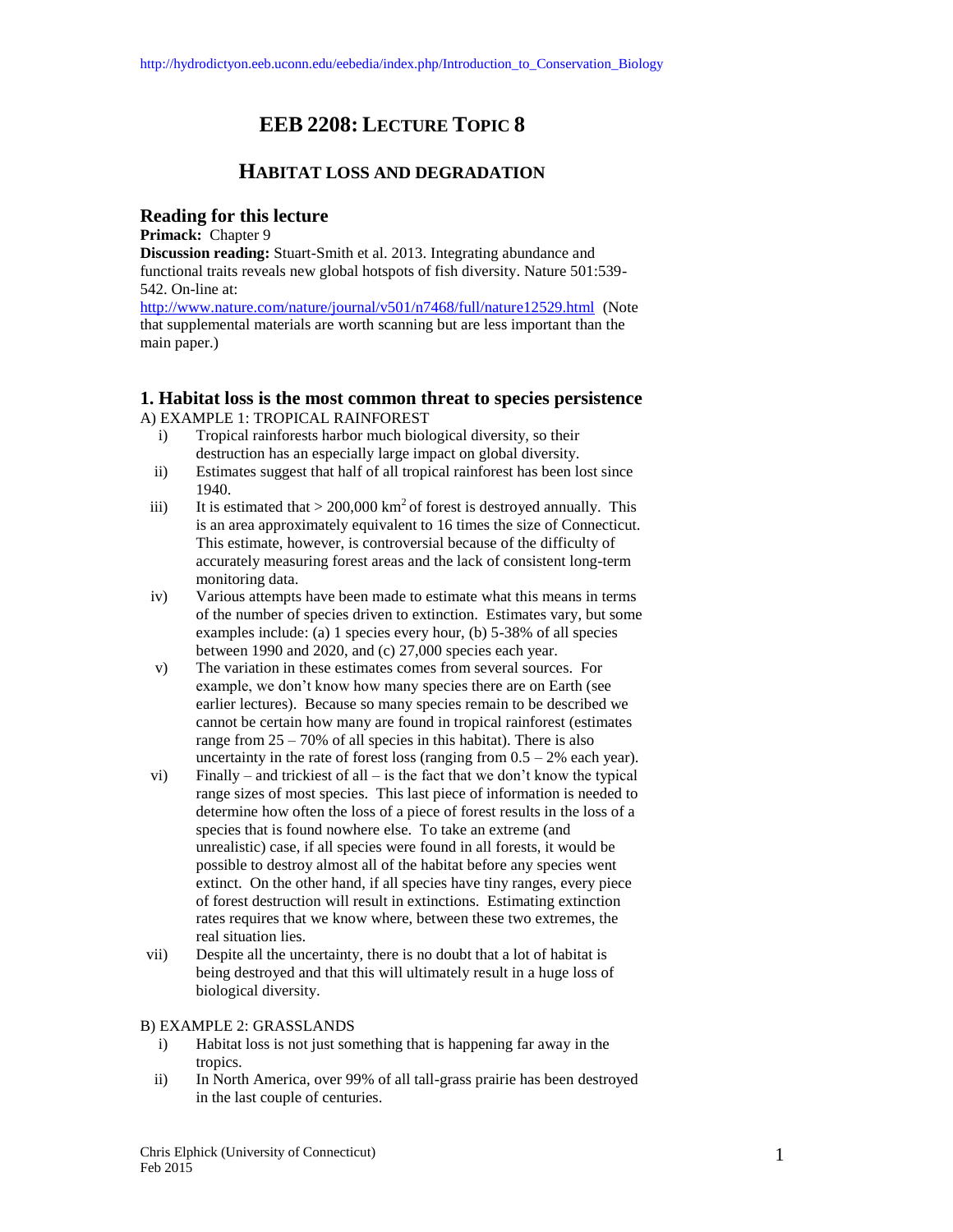- iii) In Indiana and Illinois (i.e., two states that historically held large areas of grassland habitat) it is estimated that only one ten-thousandth of the native grassland habitat remains.
- iv) Most remaining grassland habitat is found in cemeteries, along old railroad tracks, and in a few other isolated spots where something has prevented land from being turned into farmland.
- v) As grassland habitat disappears, so do all the animals that rely on grassland plants. E.g., several grassland birds have disappeared from Connecticut, and those that remain are quite likely to disappear from the state in the next few decades. Horsebarn Hill, on campus, has several state endangered breeding grassland birds.

### C) EXAMPLE 3: WETLANDS

- i) Since 1780, >50% of the wetlands in the United States (excluding Alaska) have been drained.
- ii) Connecticut is one of 10 states where >70% of wetlands have been lost. In California, losses have been especially severe with only about 9% of historical wetlands remaining.
- iii) These losses are not just a thing of the past. It is estimated that over 700 acres (>300 ha) of wetlands are destroyed daily in the United States.

### D) EXAMPLE 4: CORAL REEFS

- i) Habitat loss is also not something that just happens in continental settings – oceanic habitats are disappearing too.
- ii) Worldwide it is estimated that about 11% of coral reefs have been lost and that another 16% have been severely damaged.
- iii) The magnitude of the effects on coral are shown by an analysis that looked at the results of 65 studies (263 sites) conducted throughout the Caribbean. This study found that declines were widespread and occurred at nearly all sites. On average (means!), the proportion of coral cover on reefs declined from about ~50% to ~10% between 1977 and 2001. Annual losses of about 5% were typical. On a positive note, declines seem to be slowing in some areas. But, tempering that are the facts that declines have to slow as zero is approached and that most of the likely causes of declines persist.

## **2. Why is habitat destroyed?**

## A) AGRICULTURE

- i) Most natural habitat is destroyed so that the land can be used for agriculture. Development is also an important cause of destruction, but often land that is being developed has already undergone an initial transformation to agricultural land.
- ii) Currently about a third of the Earth's ice-free land surface is under some form of agriculture, and more than a tenth is some form of cropland. Although farmland habitats are greatly simplified compared to the natural habitats they replace, they can still harbor much biological diversity. For example, studies in Costa Rica have shown that as much as 50% of the species in several groups of animals (e.g., birds, butterflies) can persist in agricultural settings.

#### B) URBANIZATION

i) Development of land for housing, etc. takes the loss of biological diversity in an area a step further.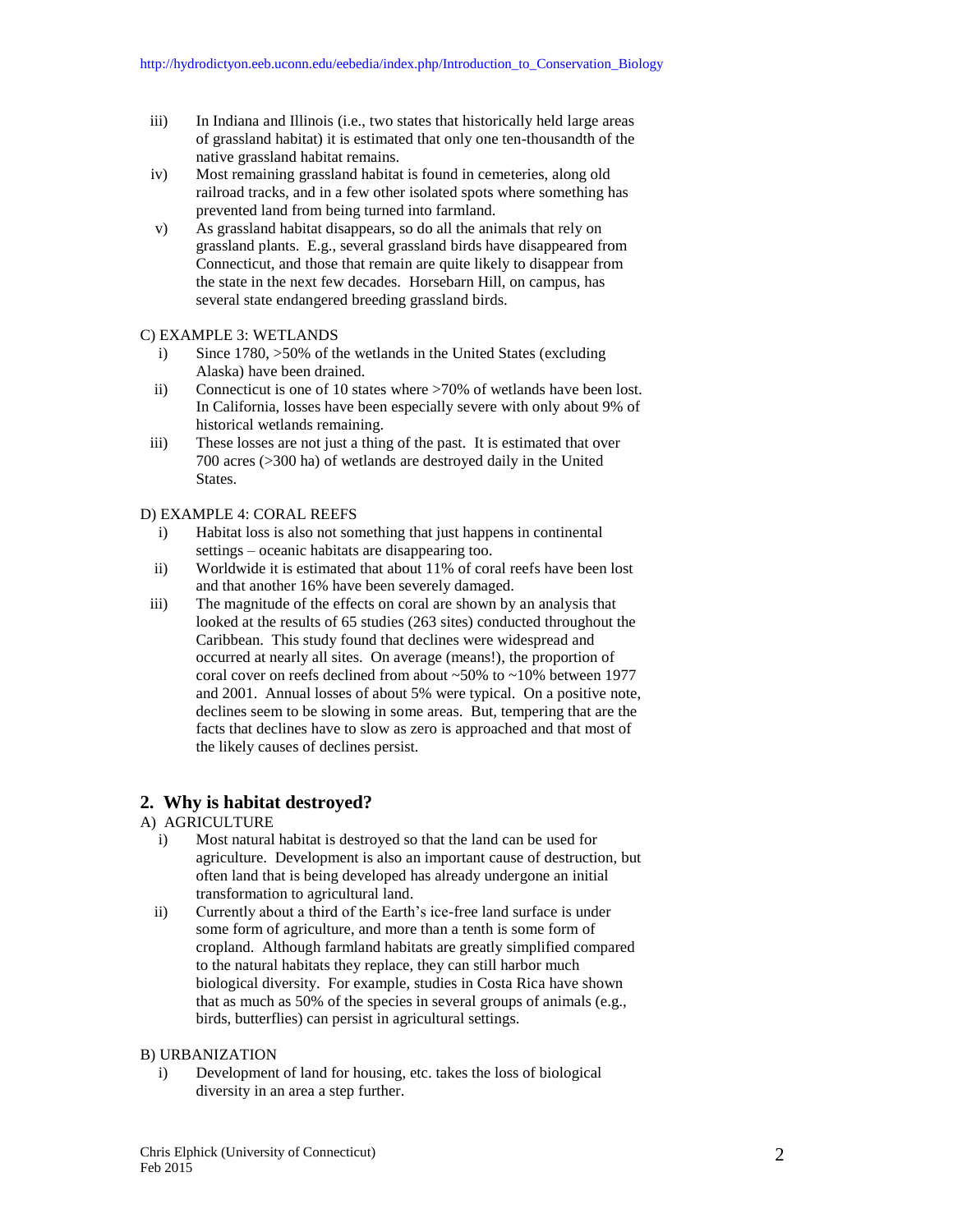- ii) The effects of urbanization can be expected to grow. This is not just because the human population is growing, but also because average household size (i.e., the number of people living in each house) is declining, which exacerbates an already increasing rate of resource consumption by humans.
- iii) But, it is worth noting that the ecological footprint of city-dwellers is lower than that of people elsewhere  $-$  i.e., those who live in cities on average use less resources and have a smaller impact than those who live in the countryside.

## **3. Habitat can be effectively lost without being destroyed**

A) PATTERN OF HABITAT LOSS

- i) The total amount of habitat that is destroyed is not the only thing that influences biological diversity. The pattern of destruction across a landscape is also important.
- ii) Fragmentation. Numerous studies have shown that the subdivision of a piece of habitat into lots of small patches causes more species to disappear from it than would have if a similar area of habitat were maintained as a few large tracts. Several factors contribute to this result, but two key ones are (a) the loss of "interior" species and (b) the loss of species that are unable to maintain sufficiently large populations in a small habitat patch to persist. (See material on area-sensitivity covered earlier in the course.)
- iii) Isolation. Isolated habitat patches also tend to have fewer species than they would if they were closer to other patches of similar habitat. This is because populations in small habitat patches often require immigration from other patches in order to persist.
- iv) Connectivity. Movement of organisms between patches also often requires that habitat patches be connected in some way (e.g., by strips of habitat) for certain species to persist.
- v) (Many of these ideas have developed out of the **island-biogeography theory** first put forward by MacArthur and Wilson, which we discussed previously and will return to when we discuss reserve networks. Make sure you understand this theory and how it relates to these topics.)

## B) EDGE EFFECTS

- i) One consequence of fragmenting habitat is that a lot of "**edge habitat**" is created. These edges favor certain species and allow numerous habitat changes. For example, microclimates can be different along forest edges (windier, warmer, less humid, etc.) compared to the forest interior. The plant community and structure is often different (e.g., because microclimate and light environment differ).
- ii) Fragmentation also can change the species composition in ways that can have adverse effects  $-e.g.,$  by increasing the numbers of predators, competitors, etc.
- iii) A specific example involves the brown-headed cowbird. Cowbirds are **brood parasites**, which means that they lay their eggs in the nests of other birds and let the **host** species raise their young. Often the host species fails to raise any of its own young as a result of this parasitism. As forest habitats become fragmented, cowbird numbers increase because they commonly use forest edges, but do not go deep into the forest interior. Several studies have found that a high proportion of all the bird nests close to the forest edge were parasitized, causing reduced productivity of the host species and potentially contributing to their declines.